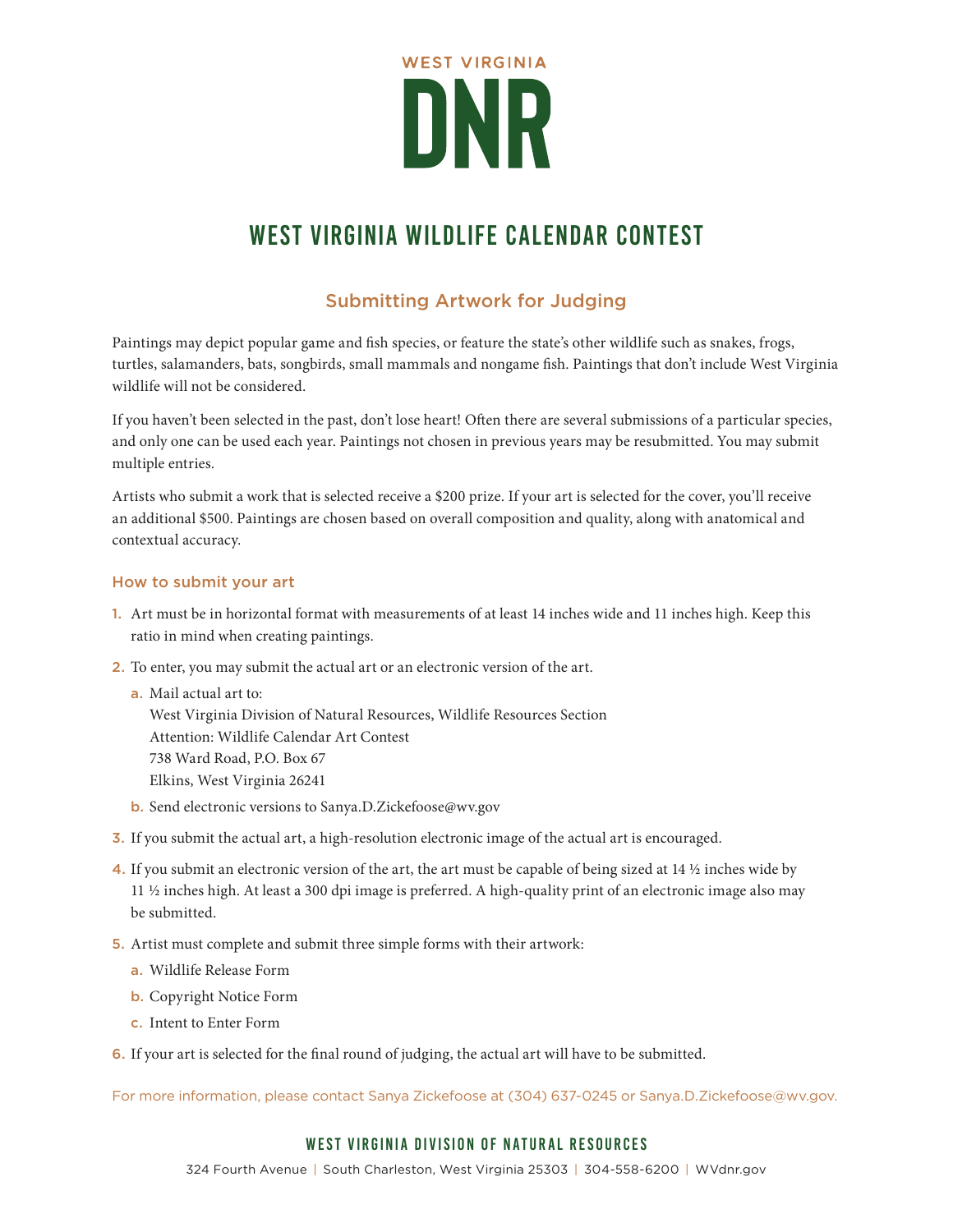

### Wildlife Art Release

| 2022,                                                                                                      |
|------------------------------------------------------------------------------------------------------------|
| do hereby grant the West Virginia Division of Natural Resources the right to use my painting(s) of         |
|                                                                                                            |
| in the 2023 West Virginia Wildlife Calendar. In consideration thereof, I understand that I will receive,   |
| \$200 for use of each monthly selection and \$500 for any image selected for the calendar cover, from      |
| The West Virginia Division of Natural Resources. I further understand that my painting will be used only   |
| for the wildlife calendar or in publicity for the calendar and the painting will be returned to me as soon |
| as photographic reproduction has been made. After this is accomplished, I am free to use the painting,     |
| or prints of it, as I see fit.                                                                             |

I also declare that the artwork described does not infringe on any art copyright law.

Signed\_\_\_\_\_\_\_\_\_\_\_\_\_\_\_\_\_\_\_\_\_\_\_\_\_\_\_\_\_\_\_\_\_\_\_\_\_\_\_\_\_\_\_\_\_\_ Date \_\_\_\_\_\_\_\_\_\_\_\_\_\_\_\_\_\_\_\_\_\_\_\_\_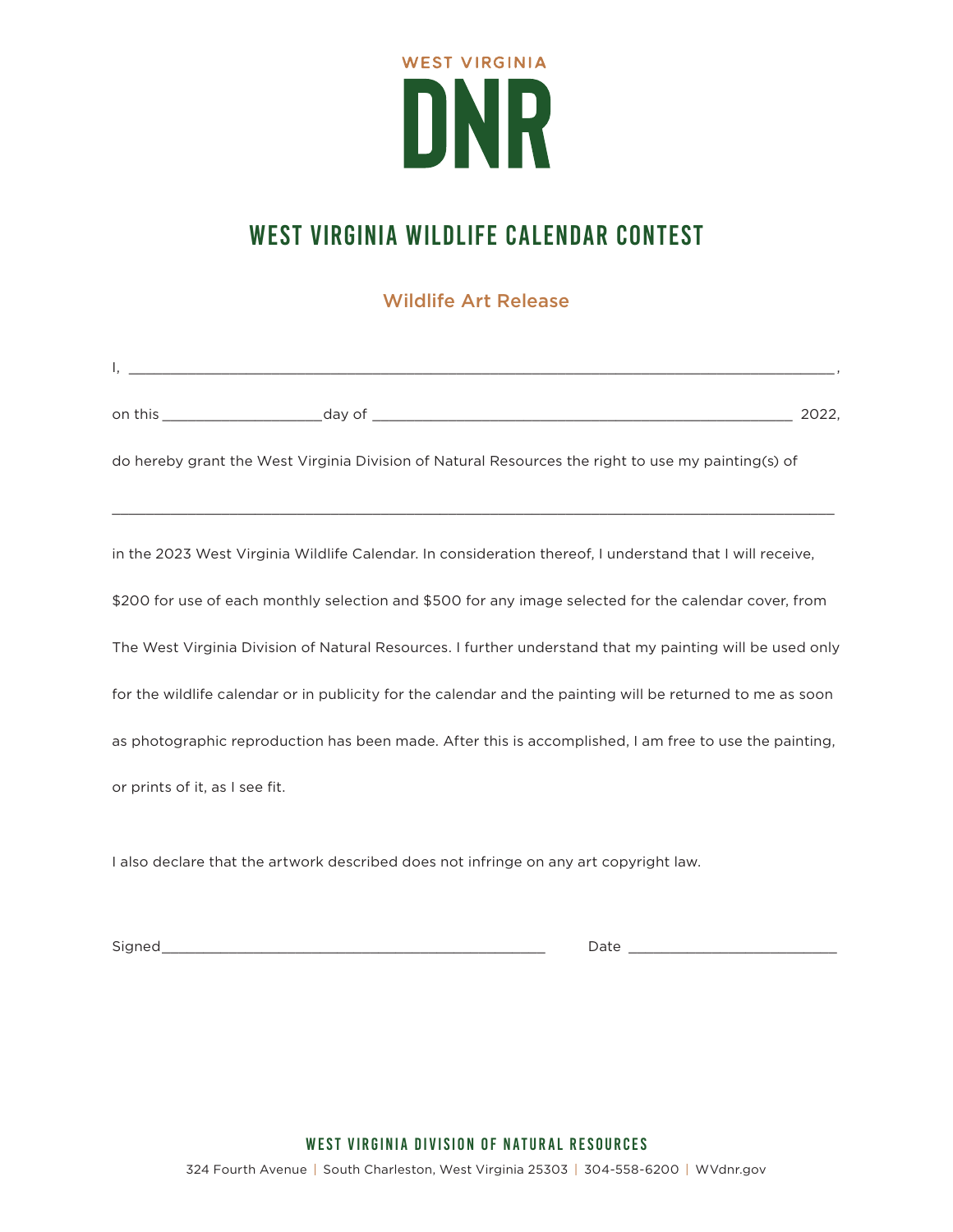

Indication of intent to Enter a Painting(s) in the Contest for Selection of the 2023 West Virginia Wildlife Calendar

| Select<br>State <b>State</b> |
|------------------------------|
|                              |

#### Mail to:

West Virginia Division of Natural Resources, Wildlife Resources Section Attention: Wildlife Calendar Art Contest 738 Ward Road P. O. Box 67 Elkins, West Virginia 26241

#### Remember

High resolution electronic images of paintings must be delivered to the Elkins Operations Center by February 18, 2022, for selection consideration!

#### **Questions**

Please contact Sanya Zickefoose at: 304-637-0245 ext. 2030 or Sanya.D.Zickefoose@wv.gov

*This form may be copied for use by other artists not contacted by the DNR.*

#### West Virginia Division of Natural Resources

324 Fourth Avenue | South Charleston, West Virginia 25303 | 304-558-6200 | WVdnr.gov